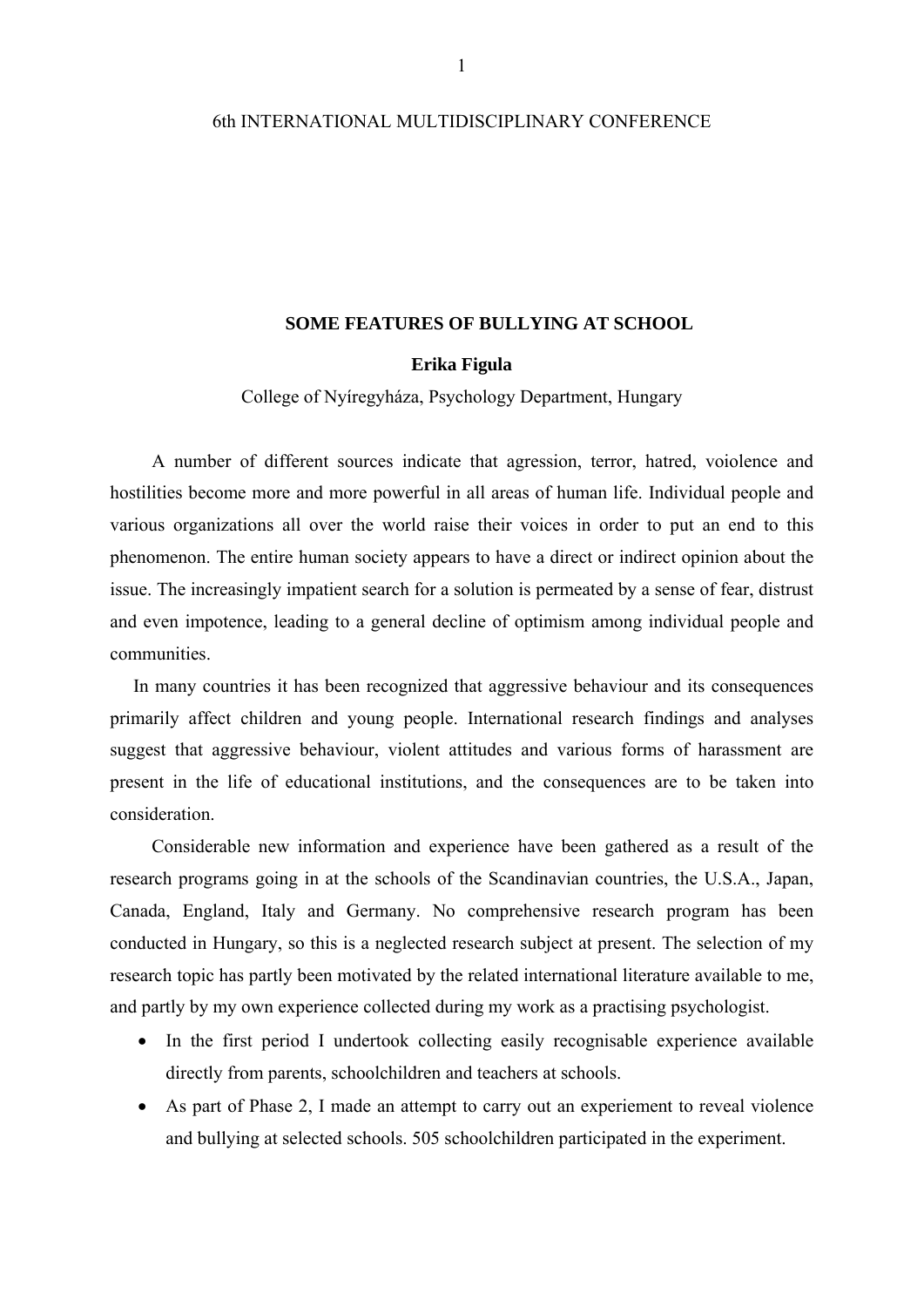For constraints of space, the present study only aims at presenting daily experience and some of the phenomena revealed by the research. I am aware that my initiative might appear to insignificant, as compared to the immensity and complexity of the issue, but I hope that may contribute to starting a research into the problem at our schools, and our general knowledge about the topic increases.

## **A Research into Bullying in Szabolcs-Szatmár-Bereg County in Hungary**

 The research has been conducted in Szabolcs-Szatmár-Bereg County, Hungary. The classes involved in the selected schools participated in the project with all their pupils. Not any special selection criteria was applied. In this way it was possible to work with average, "normal" communities.

The following groups were involved in the research: 10 fifth forms, 10 eighth forms (elementary school), and 6 groups living in care centres (state orphanages). The total number of schoolchildren was 505.

In the present partial study I wish to sum up the answers (research findings) received to the following questions:

- Are there pupils affected by bullying and if yes, what is their proportion in the entire community?
- Are there any significant differences in the most important indicators among the identifiable (separate) groups?

Self-report has been the most important data gathering research method. A special questionnarie has been applied to collect information about bullying. These methods have been complemented with observing the persons participating in the project in their natural environment (school and home).

 In my research, bullying is identified as an aggressive behaviour that is repeated over an extended period of time, characteristic of one or more pupils domineering over one lonely and/or weak individual, and the activity does not have any obvious reason (non-reactive aggression).

 In the course of my observations, I have acquired a great deal of new information about the inner world of the institutions (classes), the behaviour and attitudes of the pupils. In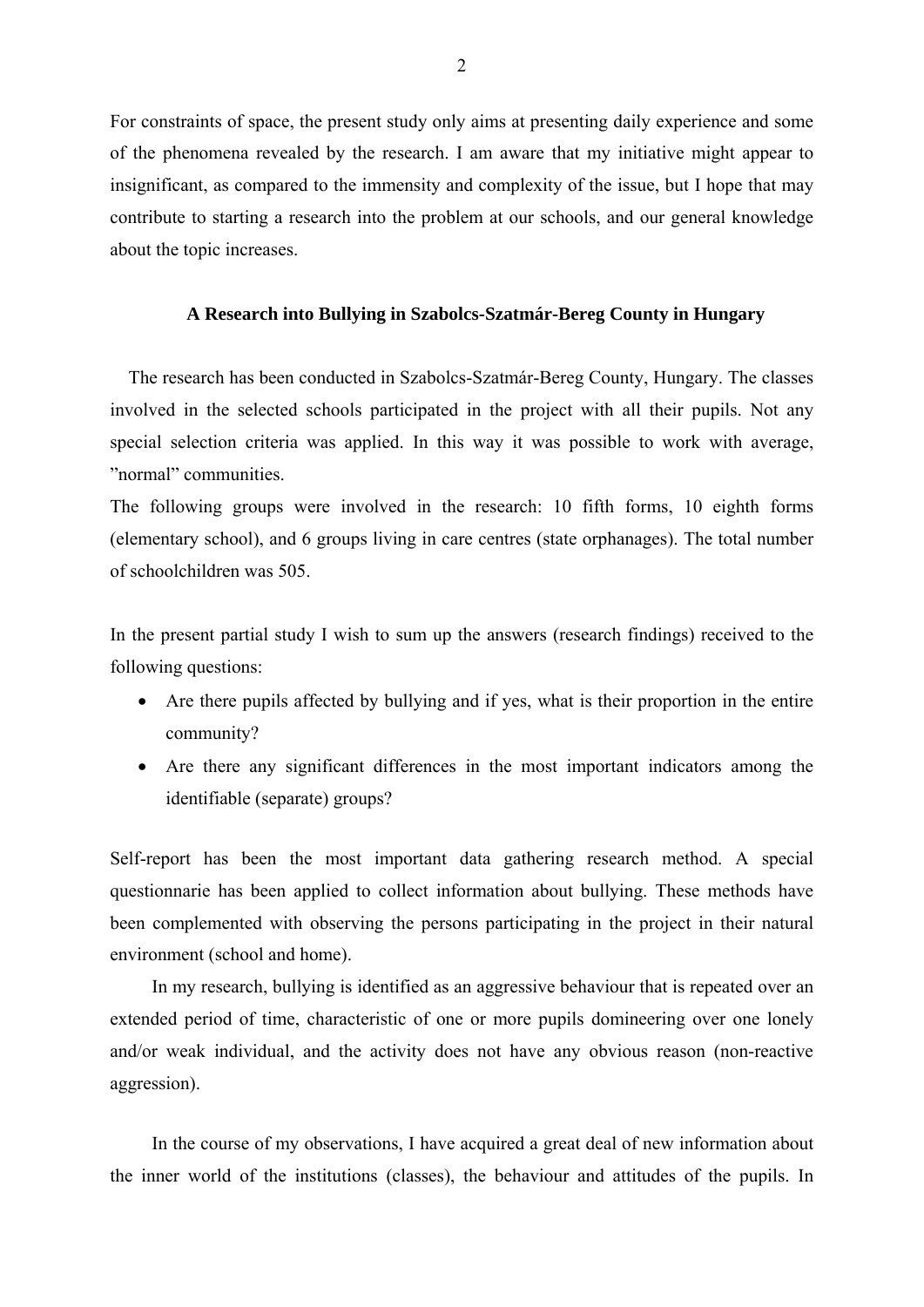possession of the research findings I am encouraged to assert that a very high number of patterns of violence, harassment and aggression is present among the pupils. The phenomena belonging to these categories affect in some form a much higher number of pupils than I had originally anticipated. The high degree of occurence of such phenomena is illustrated by the data below:

Occurence in the research population

(in a four-layer structural model)

Research population: 505 individuals

| No.  | Occurence according to categories | Occurence figures | Distribution |
|------|-----------------------------------|-------------------|--------------|
|      | Identifiable categories           | (individuals)     | (%)          |
|      | Victim                            | 132               | 26,4         |
| 2.   | Attacker                          | 65                | 12,87        |
| 3.   | Agressive victim                  | 134               | 26,53        |
| 4.   | Spectator                         | 174               | 34,46        |
| All: |                                   | 505               | 100,0        |

 The results of the research suggest that the high occurence of bullying/victimization (victim: 26,14%, aggressive victim: 26,53%, attacker: 12,87%) at schools considerably influences the personality development of the pupils, their peer relations, psychic situation and their general satisfaction with their schools. The fact that 34,46% of the pupils are not directly affected (they are only spectators) does not mean that this group requires no attention, and teachers and psychologists should not pay attention to these pupils.

In accordance with the findings of international research programs I have found that the frequency of aggressive behaviour significantly increases among spectators (eyewitnesses) after they have seen a number of aggressive incidents. My own observations appear to indicate that, for various circumstances, most of the eyewitnesses–the spectators–are unable to remain passive and idle observers of the events in most of the cases. Some join the aggressors, whereas others make some vague attempts at defending the victims, and very few of them are able to stay "neutral."

 My results lead me to the conclusions that there is a considerable difference between boys and girls. The representation of the two genders in the research population was nearly identical (boys: 51%, and girls: 49%). Among the victims, however, the proportion of girls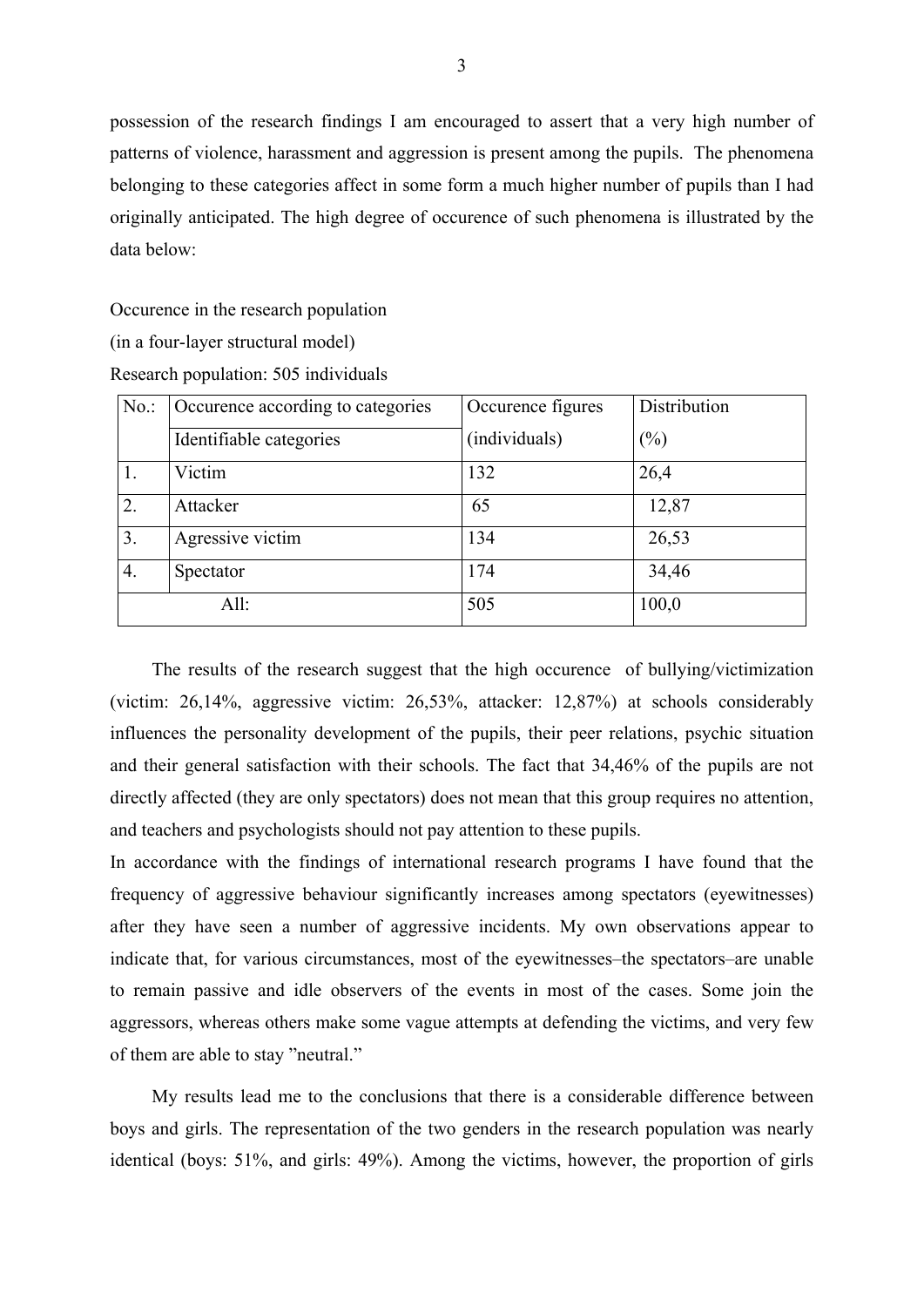was markedly higher (girls in 62,5%, as opposed to boys in 37,5% of the cases). Among the attackers, the representation of boys was much higher (72,6%) than that of the girls (27,4 %). Boys tend to be attackers and aggressive victims, while the girls are most often the victims and neutral spectators of the events.

 As far as the age of the groups is concerned, a significant difference has been found. The highest share of the victims was found among the pupils of 10-12 and 13-15 years of age. With the progress of age, especially in the secondary schools, this proportion reduces. The highest number of aggressive victims is found among the pupils of 10-12 years, in the group of pupils between 13 and 15 years the indicator is lower. The highest number of attackers who harass the others is found in the older group (13-15 years). The number is higher than that of the attackers in the group between 10 and 12 years. The aggressive victims and spectators, because of their high proportion in both the 10-12 and 13-15 age groups serve as a good "reserve" for both aggressors and victims. Personal interviews with the pupils repeatedly confirmed the assumption that many of the spectators and aggressive victims, depending on their age, regard themselves as potential victims. They often join the more powerful person– the aggressor–because they are afraid, and not because they are themselves really aggressive. My belief that the system of norms and rules of the school, too complex and not easily seetrough, is primarily "advantageous" for the older pupils, is based upon the same source of information. In specific conflict situation it is easy to see thar older (and stronger) pupils in a way find it natural that they have the "right" to harass, intimidate and humiliate the younger ones without any specific reason.

My research has not revealed any considerable difference between the schools according to their location, that is, village and town.

It has been clearly demonstrated that in Hungary today the phenomena of bullying/victimization are present in both villages and towns.

As for the groups of the two different backgrounds (pupils living in their own families (87,8%) and those living in state orphanages (12,2%), the two groups have been barely comparable because of the large difference in their absolute numbers. The difference in the absolute numbers, naturally, means a difference in their weight and share of the research population. At both groups, the number of victims and, especially, that of the neutral spectators, was significantly higher than originally expected. In the case of children living in orphanages, aggression is often a way of releasing tension and a way of getting into the focus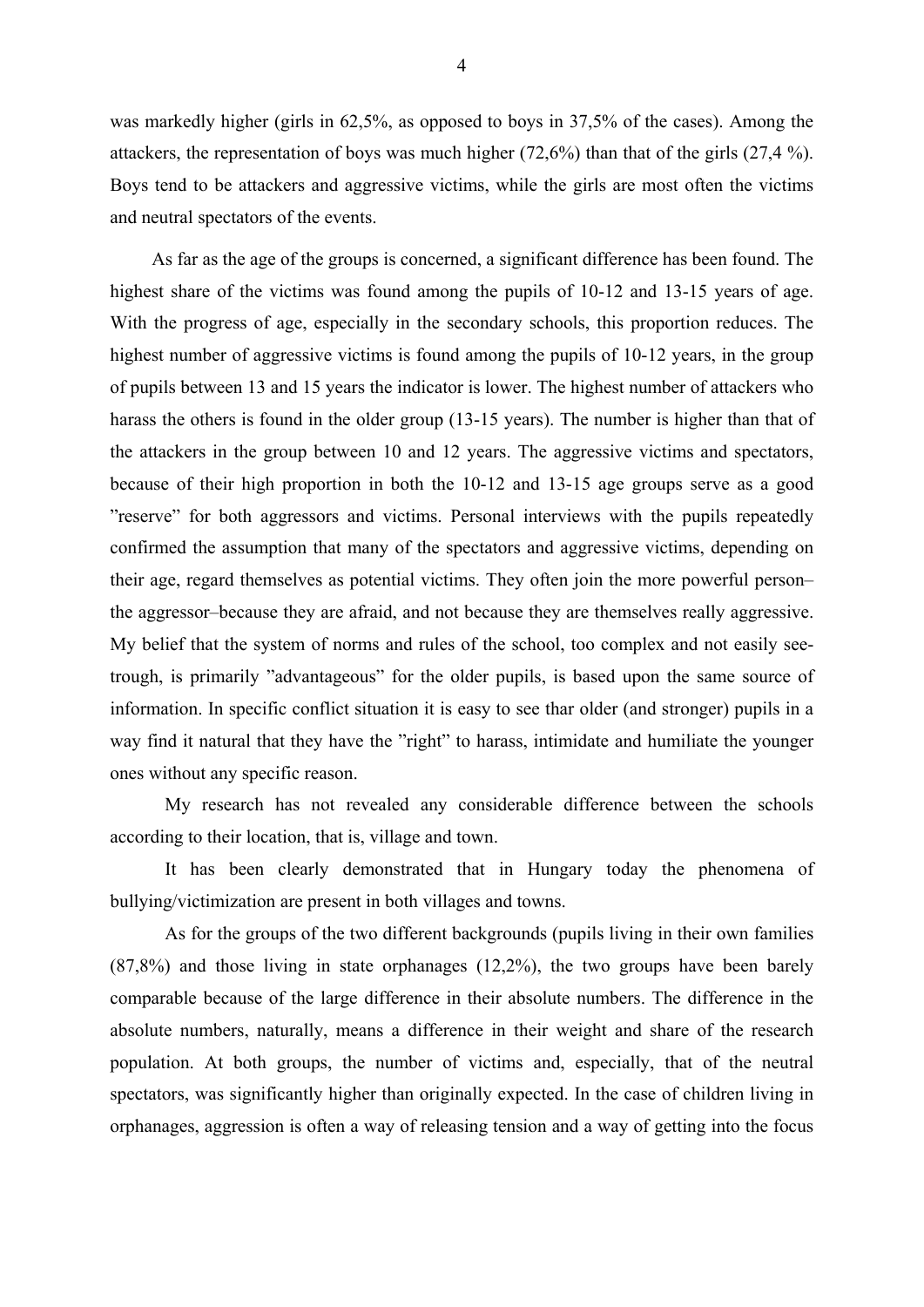of attention. At an orphanage, the spectators are often in the position of waiting and expectation, and they frequently turn into attackers as soon as an opportunity opens up.

 I do not wish to project the findings of the research to other institutions that have not been involved in the present project, and I do not intend to draw very far-reaching conclusions or to make definitive statements. At the same time, I attribute great significance to the tendencies and trends indicated by the results. I find it especially important that the findings reinforce and justify my experience and observations that I made during my daily work as a psychologist. It is a fact that bullying, aggression are existing phenomenon at our schools. The findings suggest that the number of pupils involved in school aggression and harassment is much higher than I had originally envisaged. Understanding harassment and violence at schools, and any remedy to be applied, is inseparable from the effects of the macro- and micro-environment in which the new generations grow up. I consider my research as a preliminary study. The observations made, the trends outlined, may serve as a guideline to those who wish to take responsibility for improving the situation of schoolchildren. It is advisable to carry on the examination of events at the level of the specific behaviour of the individuals. To that end, a determination is required to reveal the reasons and motivations, to identify risks. For this, research programs of the broadest possible spectrum are necessary.

#### **BIBLIOGRAPHY**

- ARNOLD, M. B. (1960): Emotions and personality. Vol. 1. Psychological aspectus. Columbia University, New York, 171-180.
- FORGÁCSNÉ SZŰCS KRISZTINA (2001): Bullying: Támadók és áldozatok egy iskolapadban. Szakdolgozat. ELTE, Pszichológiai Intézet, Budapest.
- HARTUP, W. W. (1974): Agression in childhood. Developmental perspectives. American Psychologist, 29. 336-341.
- KOZÉKI BÉLA (1985): Személyiségfejlesztés az iskolában. Kiadja: a Békés Megyei Pedagógiai Intézet.
- KOZÉKI BÉLA (1989): Személyiségmérés az iskolában. Kiadja: a Békés Megyei Pedagógiai Intézet
- KUPERSMIDT, et al. (1990): The of poor peer relationships in the development of disorder. In S. R. ASHER – J. D. COIE (Eds): Peer rejection in childhood. New York, Combrige University Press.